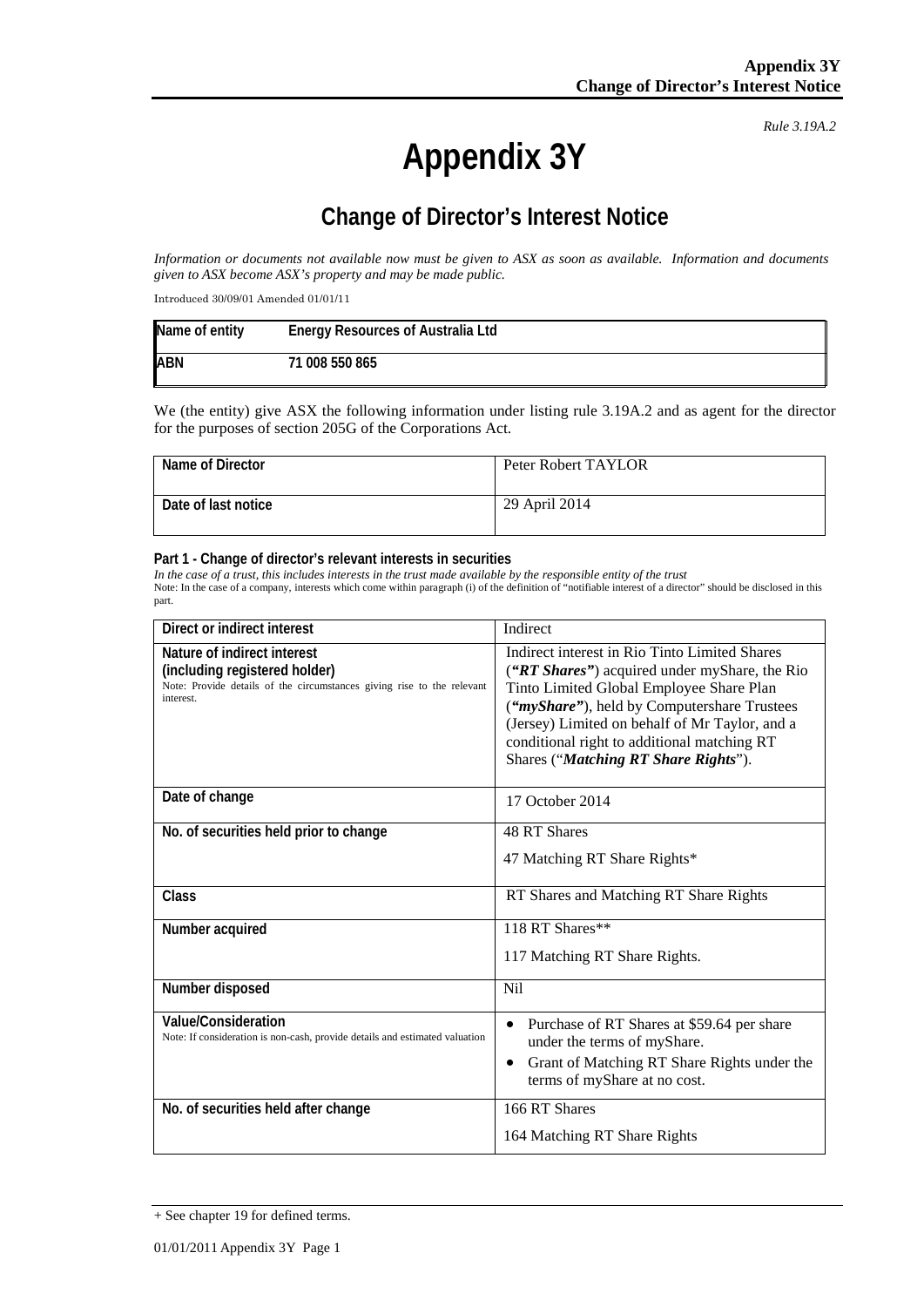| Nature of change<br>Example: on-market trade, off-market trade, exercise of options, issue of<br>securities under dividend reinvestment plan, participation in buy-back | Acquisition of RT Shares pursuant to<br>purchase of RT Shares under the terms of<br>myShare.<br>Grant of matching myShare Rights under the<br>terms of myShare. |
|-------------------------------------------------------------------------------------------------------------------------------------------------------------------------|-----------------------------------------------------------------------------------------------------------------------------------------------------------------|
|-------------------------------------------------------------------------------------------------------------------------------------------------------------------------|-----------------------------------------------------------------------------------------------------------------------------------------------------------------|

\* In accordance with the rules of myShare, upon vesting of the Matching Share Rights, Mr Taylor may receive additional Shares in lieu of dividends that would have been paid to him in the period from grant on the base number of shares being the subject of the Matching Share Rights that vest.

\*\*This includes 1 RT Share resulting from the aggregation of fractional entitlements arising from RT Share purchases under the terms of myShare.

| Direct or indirect interest                                                                                                                                             | Direct                                                                                                                                                                        |  |
|-------------------------------------------------------------------------------------------------------------------------------------------------------------------------|-------------------------------------------------------------------------------------------------------------------------------------------------------------------------------|--|
| Nature of indirect interest<br>(including registered holder)<br>Note: Provide details of the circumstances giving rise to the relevant<br>interest.                     | N/A                                                                                                                                                                           |  |
| Date of change                                                                                                                                                          | 26 May 2014***                                                                                                                                                                |  |
| No. of securities held prior to change                                                                                                                                  | 26,981 RT Shares                                                                                                                                                              |  |
| Class                                                                                                                                                                   | <b>RT</b> Shares                                                                                                                                                              |  |
| Number acquired                                                                                                                                                         | Nil                                                                                                                                                                           |  |
| Number disposed                                                                                                                                                         | 9,500 RT Shares                                                                                                                                                               |  |
| <b>Value/Consideration</b><br>Note: If consideration is non-cash, provide details and estimated valuation                                                               | Nil consideration                                                                                                                                                             |  |
| No. of securities held after change                                                                                                                                     | 17,481 RT Shares                                                                                                                                                              |  |
| Nature of change<br>Example: on-market trade, off-market trade, exercise of options, issue of<br>securities under dividend reinvestment plan, participation in buy-back | Off-market transfer of 9,500 directly held RT<br>Shares for nil consideration to The Taylor<br>Superannuation Fund, in which Mr Taylor holds<br>an interest as a beneficiary. |  |

\*\*\*\*This transaction was an off-market transfer of 9,500 RT Shares from Mr Taylor's direct holding to his superannuation fund, the Taylor Superannuation Fund, an indirectly held interest as listed below, and did not result in a change to Mr Taylor's relevant interest in RT Shares requiring an Appendix 3Y notification to the ASX.

| Direct or indirect interest                                                                                                                         | Indirect                                                                                                                                                                                                         |
|-----------------------------------------------------------------------------------------------------------------------------------------------------|------------------------------------------------------------------------------------------------------------------------------------------------------------------------------------------------------------------|
| Nature of indirect interest<br>(including registered holder)<br>Note: Provide details of the circumstances giving rise to the relevant<br>interest. | as a beneficiary of The Taylor<br>Interest<br>Superannuation Fund in the holding registered in<br>the name of Mr Peter Robert Taylor & Mrs<br>Denise Elizabeth Quay <the fund<br="" super="" taylor="">A/C</the> |
| Date of change                                                                                                                                      | 26 May 2014***                                                                                                                                                                                                   |
| No. of securities held prior to change                                                                                                              | 5,690 RT Shares                                                                                                                                                                                                  |
| <b>Class</b>                                                                                                                                        | <b>RT</b> Shares                                                                                                                                                                                                 |
| Number acquired                                                                                                                                     | 9,500 RT Shares                                                                                                                                                                                                  |
| Number disposed                                                                                                                                     | N <sub>i</sub>                                                                                                                                                                                                   |

<sup>+</sup> See chapter 19 for defined terms.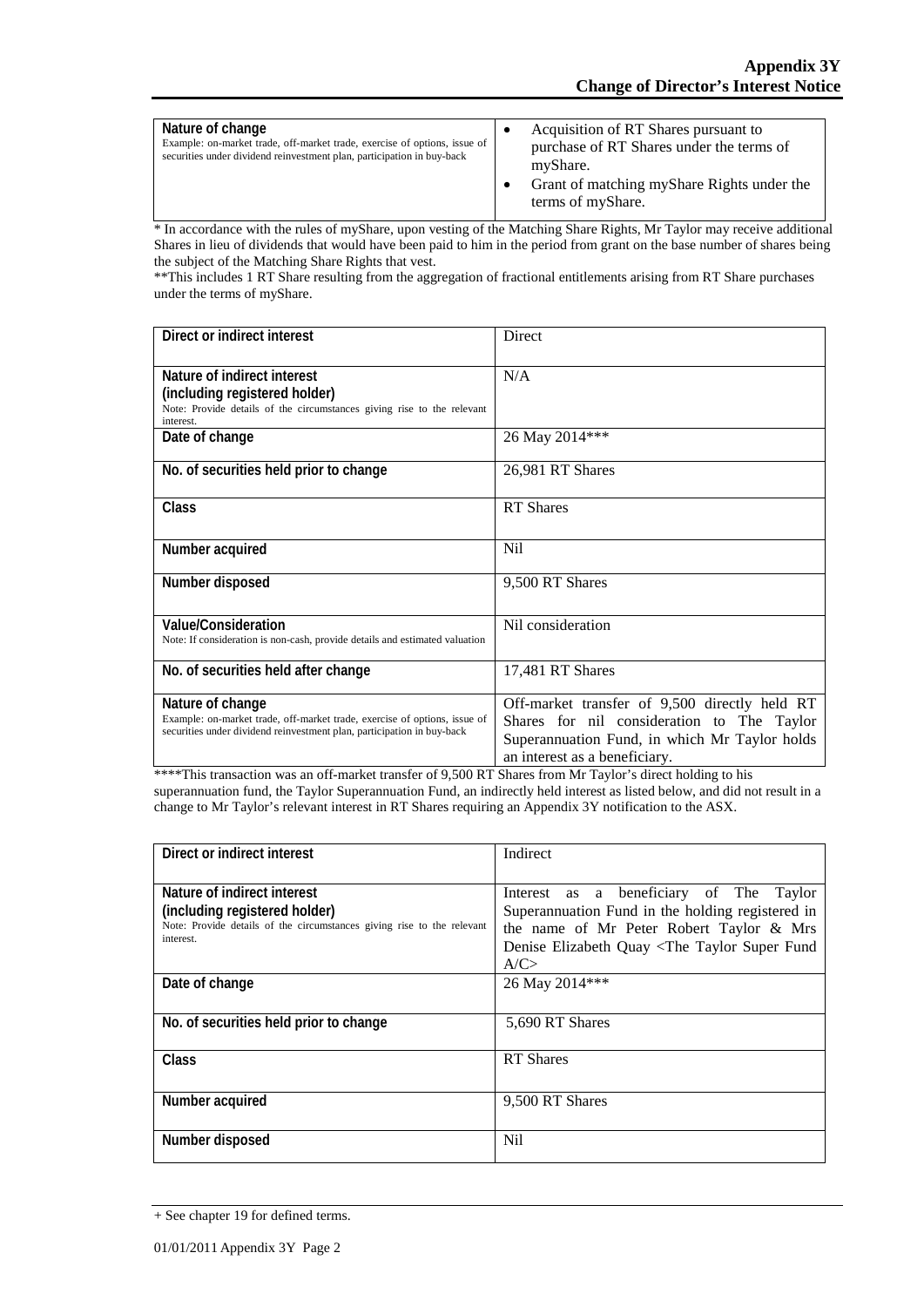| Value/Consideration<br>Note: If consideration is non-cash, provide details and estimated valuation                                                                      | Nil consideration                                                                           |
|-------------------------------------------------------------------------------------------------------------------------------------------------------------------------|---------------------------------------------------------------------------------------------|
| No. of securities held after change                                                                                                                                     | 15,190 RT Shares                                                                            |
| Nature of change<br>Example: on-market trade, off-market trade, exercise of options, issue of<br>securities under dividend reinvestment plan, participation in buy-back | Off-market transfer of 9,500 RT Shares directly<br>held by Mr Taylor for nil consideration. |

\*\*\*\*This transaction was an off-market transfer of 9,500 RT Shares from Mr Taylor's direct holding to his superannuation fund, the Taylor Superannuation Fund, an indirectly held interest, and did not result in a change to Mr Taylor's relevant interest in RT Shares requiring an Appendix 3Y notification to the ASX

| Direct or indirect interest                                                                                                                                             | Direct                                                                                                                                                                                                                                                                                                                                                                                                                                                                            |
|-------------------------------------------------------------------------------------------------------------------------------------------------------------------------|-----------------------------------------------------------------------------------------------------------------------------------------------------------------------------------------------------------------------------------------------------------------------------------------------------------------------------------------------------------------------------------------------------------------------------------------------------------------------------------|
| Nature of indirect interest<br>(including registered holder)<br>Note: Provide details of the circumstances giving rise to the relevant<br>interest.                     | N/A                                                                                                                                                                                                                                                                                                                                                                                                                                                                               |
| Date of change                                                                                                                                                          | No change                                                                                                                                                                                                                                                                                                                                                                                                                                                                         |
| No. of securities held prior to change                                                                                                                                  | 14,730 rights ("Rights") to be granted ordinary<br>shares in Rio Tinto Limited ("RT Shares"),<br>being:<br>2,712 Rights under the Rio Tinto Limited<br>Bonus Deferral Plan as amended from time<br>to time ("BDP")****;<br>8,512 Rights under the Rio Tinto Limited<br>$\bullet$<br>Performance Share Plan as amended from<br>time to time (" $PSP$ ")****; and<br>3,506 Rights under the Rio Tinto Limited<br>Management Share Plan as amended from<br>time to time ("MSP")****. |
| Class                                                                                                                                                                   | Rights under the terms of the BDP, the PSP and<br>the MSP.                                                                                                                                                                                                                                                                                                                                                                                                                        |
| Number acquired                                                                                                                                                         | N/A                                                                                                                                                                                                                                                                                                                                                                                                                                                                               |
| Number disposed                                                                                                                                                         | N/A                                                                                                                                                                                                                                                                                                                                                                                                                                                                               |
| Value/Consideration<br>Note: If consideration is non-cash, provide details and estimated valuation                                                                      | N/A                                                                                                                                                                                                                                                                                                                                                                                                                                                                               |
| No. of securities held after change                                                                                                                                     | 14,730 Rights, being:                                                                                                                                                                                                                                                                                                                                                                                                                                                             |
|                                                                                                                                                                         | 2,712 Rights under the BDP;                                                                                                                                                                                                                                                                                                                                                                                                                                                       |
|                                                                                                                                                                         | 8,512 Rights under the PSP; and<br>$\bullet$                                                                                                                                                                                                                                                                                                                                                                                                                                      |
|                                                                                                                                                                         | 3,506 Rights under the MSP.                                                                                                                                                                                                                                                                                                                                                                                                                                                       |
| Nature of change<br>Example: on-market trade, off-market trade, exercise of options, issue of<br>securities under dividend reinvestment plan, participation in buy-back | N/A                                                                                                                                                                                                                                                                                                                                                                                                                                                                               |

\*\*\*\*In accordance with the rules of the BDP, the PSP and the MSP, upon vesting Mr Taylor may receive Rights to additional RT Shares equal to the value of dividends that would have been paid to him since the date of award, on the number of RT Shares allocated following the vesting of those Rights.

| Direct or indirect interest                                            | Direct |
|------------------------------------------------------------------------|--------|
|                                                                        |        |
| Nature of indirect interest                                            | N/A    |
| (including registered holder)                                          |        |
| Note: Provide details of the circumstances giving rise to the relevant |        |
| interest.                                                              |        |

+ See chapter 19 for defined terms.